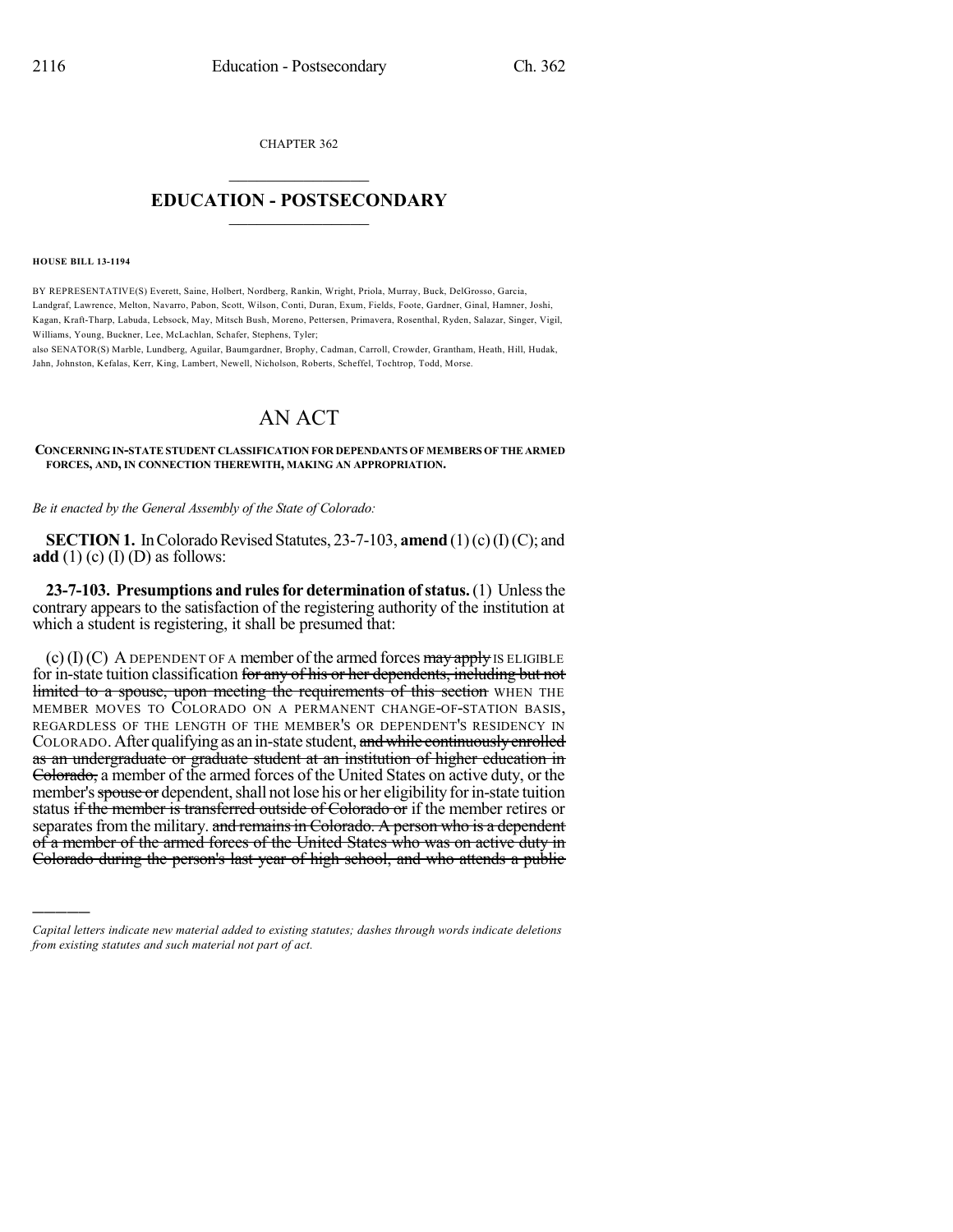institution of higher education in Colorado within twelve months after graduating from a high school in Colorado, shall be eligible for in-state tuition, and the eligibility shall not be affected if the member is transferred outside of Colorado or if the member retires or separates from the military and remains in Colorado; except that such a person is not eligible for in-state tuition under this provision if the person has attended an institution of higher education outside of Colorado. As USED IN THIS SUB-SUBPARAGRAPH (C), "DEPENDENT" MEANS A SPOUSE OF A MEMBER OF THE ARMED SERVICES WHO WAS THE MEMBER'S SPOUSE AT THE TIME THAT THE MEMBER WAS STATIONED IN COLORADO AND AT THE TIME THE SPOUSE IS REQUESTING IN-STATE TUITION CLASSIFICATION AND ANY CHILD UNDER TWENTY-TWO YEARS OF AGE BORN TO OR LEGALLY ADOPTED BY THE MEMBER OF THE ARMED FORCES WHO ENROLLS IN A PUBLIC INSTITUTION OF HIGHER EDUCATION WITHIN TEN YEARS AFTER THE MEMBER WAS STATIONED IN COLORADO.

(D) NOTHING IN THIS SUBPARAGRAPH (I) SHALL BE INTERPRETED TO DENY A PERSON IN-STATE TUITION CLASSIFICATION AFTER THAT PERSON IS FOUND ELIGIBLE FOR SUCH CLASSIFICATION NOR TO DENY IN-STATE TUITION CLASSIFICATION TO ANY PERSON WHO IS ELIGIBLE FOR SUCH CLASSIFICATION UNDER ANY OTHER PROVISION OF LAW.

**SECTION 2. Appropriation.** (1) In addition to any other appropriation, there is hereby appropriated, out of any moneys in the general fund not otherwise appropriated, to the department of higher education, for the fiscal year beginning July 1, 2013, the sum of \$22,621, or so much thereof as may be necessary, to be allocated for the implementation of this act as follows:

(a) \$3,421 for Colorado commission on higher education financial aid for need based grants; and

(b) \$19,200 for college opportunity fund program stipends for students attending state institutions.

(2) In addition to any other appropriation, there is hereby appropriated to the department of higher education, for the fiscal year beginning July 1, 2013, the sum of \$19,200 from reappropriated funds received from the appropriation made in paragraph (b) of subsection (1) of this section. Said sum, or so much thereof as may be necessary, is allocated for the implementation of this act as follows:

| Trustees of Metropolitan state university of Denver                                              | \$1,920 |
|--------------------------------------------------------------------------------------------------|---------|
| Board of governors of the Colorado state university<br>system                                    | 3,840   |
| Regents of the university of Colorado                                                            | 3,840   |
| University of Northern Colorado                                                                  | 1,920   |
| State board for community colleges and occupational<br>education state system community colleges | 7,680   |

(3) The general assembly anticipates that, for the fiscal year beginning July 1,